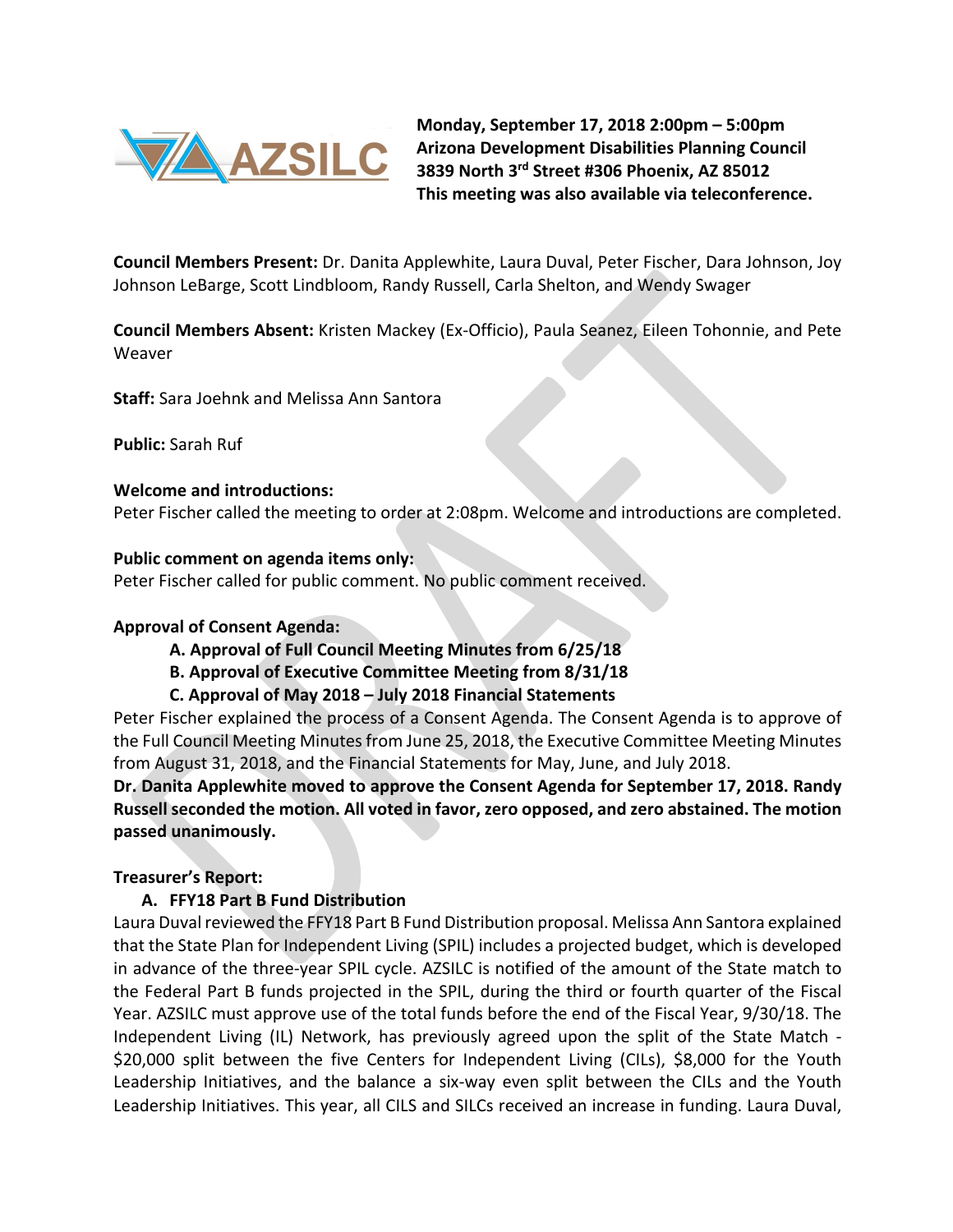Treasurer, recommends that the increased funds support the Youth Leadership Initiatives, in accordance with the submitted proposal. Peter Fischer inquired about how else the funds could be spent. Melissa Ann Santora indicated that the funds could be applied to any of the goals listed in the Arizona State Plan for Independent Living or given to the Centers for Independent Living. Wendy Swager indicated that she thinks the youth leadership work is vital, and the best use for the funds. **Dr. Danita Applewhite moved to approve the FFY18 Part B Distribution Proposal. Joy Johnson LeBarge seconded the motion. All voted in favor, zero opposed, and zero abstained. The motion passed unanimously.**

# **Chair's Report:**

**A. Request to approve appointment of Melissa Ann Santora as Interim Executive Director**

Peter Fischer explained that Jim Baker, Executive Director of AZSILC, resigned at the last Executive Committee Meeting on August 31, 2018. Peter indicated that Melissa Ann Santora has been acting in the role of Interim Executive Director, and sought a motion for formal appointment. **Dr. Danita Applewhite moved to approve Melissa Ann Santora as the Interim Executive Director of AZSILC. Carla Shelton seconded the motion. All voted in favor, zero opposed, and zero abstained.**

## **A. Strategic Plan Review:**

Melissa Ann Santora reviewed the Council Training Process. When Dr. Danita Applewhite was Chair of AZSILC, she asked Carla Shelton to develop a process for approving the use of funds for Council Member training. Melissa explained approval of the Council Training Process was tabled during the last Full Council Meeting on June 25, 2018. In addition to the paper form, AZSILC staff built an online form. AZSILC implemented use of the form for the upcoming APRIL Conference in October 2018. **Laura Duval moved to approve the AZSILC Training and Development Guidelines as presented. Randy Russell seconded the motion. All vote in favor, zero oppose, and zero abstain. The motion passes unanimously.**

Sara Joehnk presented logo options to the Council and explained the importance of choosing a logo before completing the new AZSILC website. Peter Fischer asked the Council if the Council Members felt ready to vote one of the logo options at today's meeting, or if they needed more time to review the graphics.

A roll call vote was conducted, with six voting in favor of voting on the logo designs at this meeting, two opposing, and one abstaining.

A roll call vote on the 3 logos presented was conducted, with four voting for logo one; two voting for logo two, zero voting for logo three; and one abstaining.

**Wendy Swager moved to approve use of Logo Design One to be the official AZSILC logo. Scott Lindbloom seconded the motion. Five voted in favor, zero opposed, and two abstained. The motion passed.**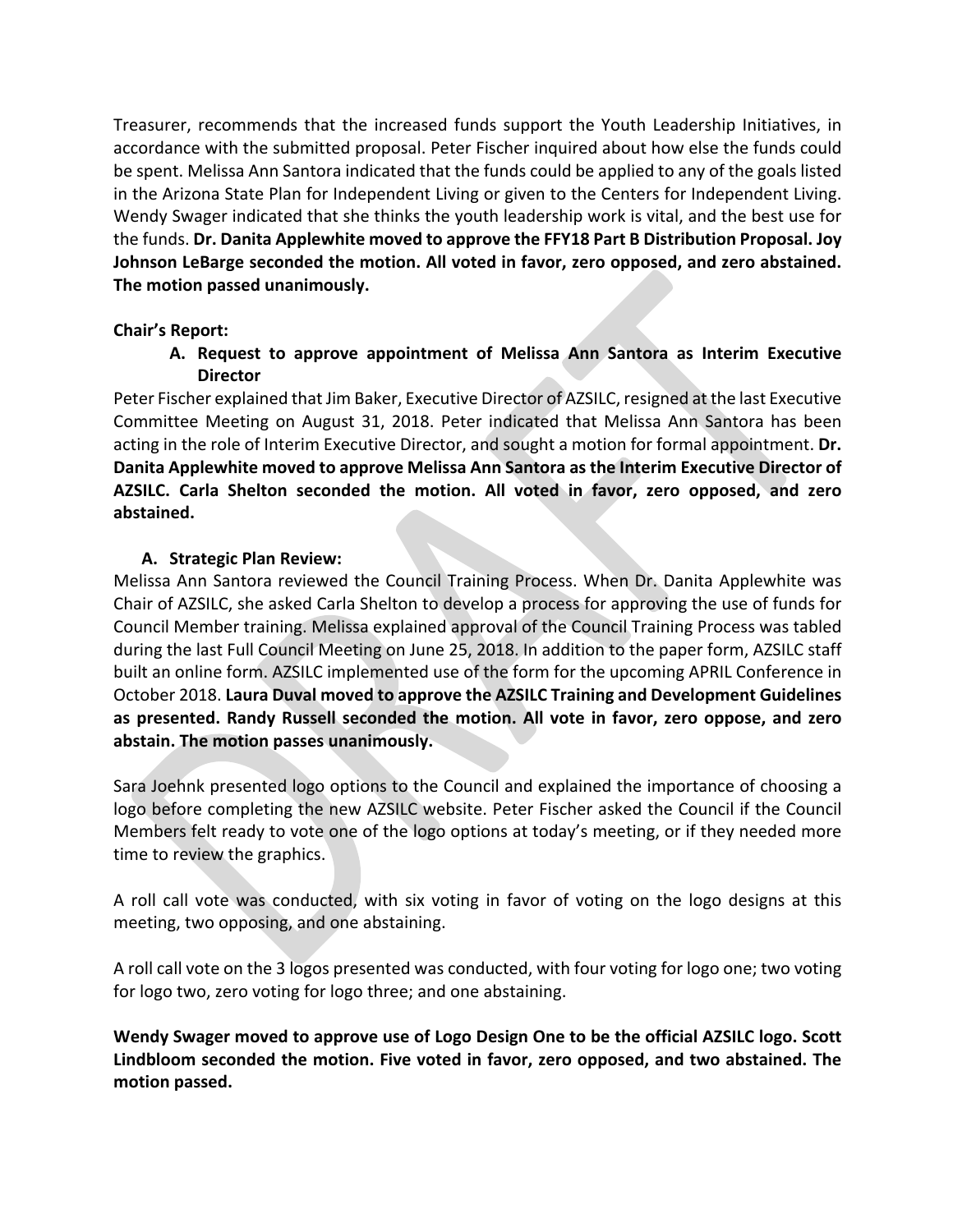## **B. AZSILC Update:**

#### Council Appointments

Melissa Ann Santora indicated that the Governor's Office of Board and Commissions is working on interviewing prospective new and potential reappointed Council members.

#### Organizational/Staffing

Melissa Ann Santora stated that at the last Executive Committee Meeting, Peter Fischer requested for staff to review the job descriptions and propose revisions to the Council. Four Job Descriptions were presented to the Council for consideration: Director of Operations, Director of Innovation, Disability Integration Specialist, and Administrative Support Specialist.

Discussion followed regarding replacement of the Executive Director position, with the Director of Operations position, and how a collective leadership approach and reporting would be structured with two Directors. Melissa Ann Santora described the segregation of duties and areas of collaboration. Peter Fischer expressed concern about potential conflicts. Dr. Danita Applewhite expressed concern about changing the flow of staff reporting at this time. Dara Johnson agreed with Dr. Danita Applewhite that AZSILC organizational reporting structure should remain the same for now. Dara explained that one of the purposes of the current reporting structure is to assist with the transition of the youth initiative work to Diverse Ability Incorporated. Dara suggested a meeting between AZSILC and Diverse Ability Incorporated Board of Directors to discuss this transition. Dr. Applewhite thanked Melissa Ann Santora for stepping up as Interim Executive Director.

Melissa Ann Santora reviewed the Disability Integration Specialist position. This position is funded in part by the Arizona Department of Health and Human Services (ADHS). Previously, fifty percent of the salary and benefits were paid for through a contract with ADHS and moving forward the contract will fund eighty-percent of the Disability Integration Specialist position. Melissa explained that with this change, AZSILC is poised to hire a part-time Administrative Support Specialist that will be responsible for the administrative work that was previously done by the Disability Integration Specialist.

**Dr. Danita Applewhite moved to approve all four job descriptions as presented. Randy Russell seconded the motion. All vote in favor, zero oppose, and zero abstain. The motion passed unanimously.** 

#### Bylaws

Melissa Ann Santora described to the Council the new Standards and Indicators published by the Administration for Community Living. By 10/1/18, all SILCs are required to have new policies and procedures implemented. Melissa explained that prior to implementing the new policies and procedures the AZSILC Bylaws required some revision.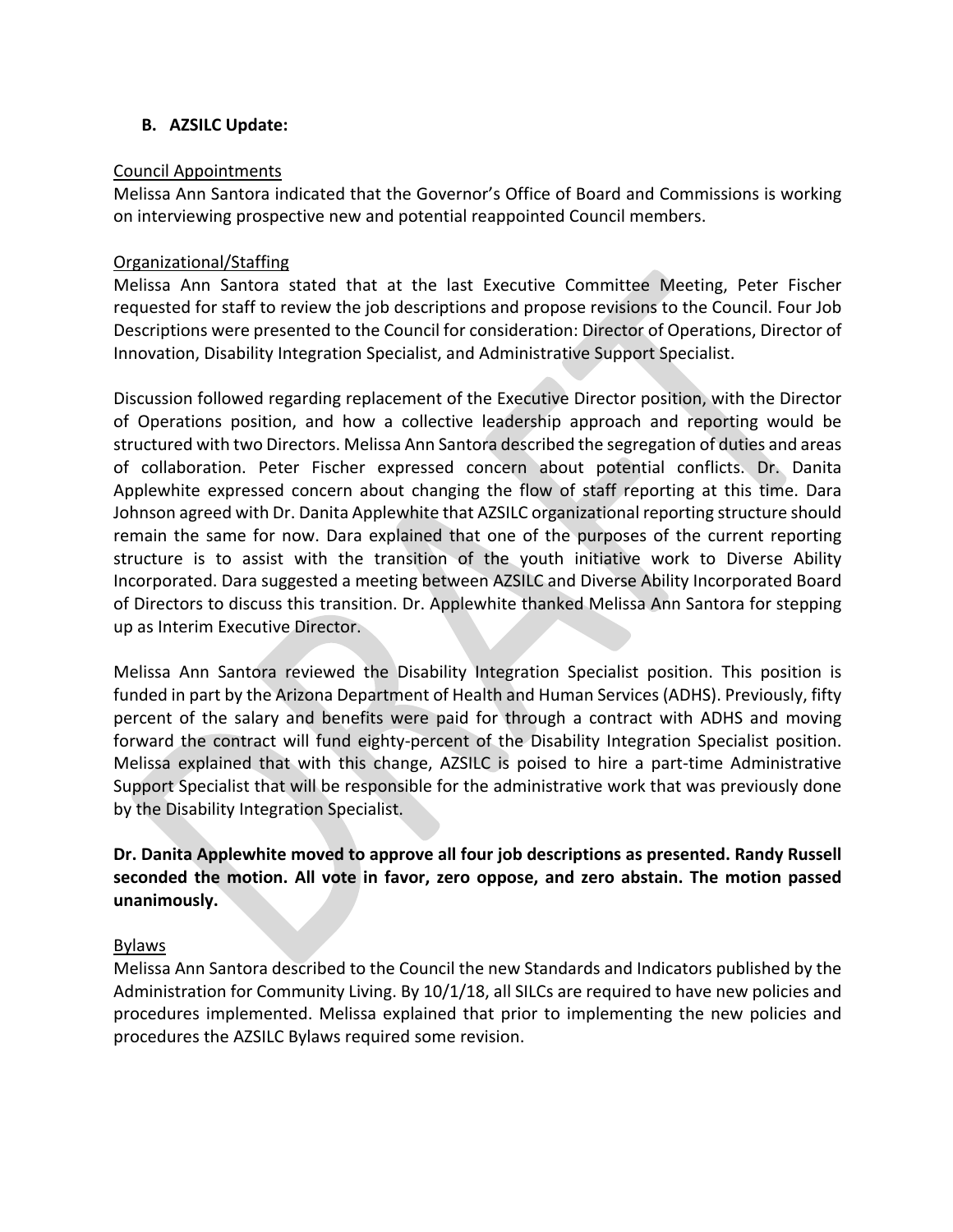Melissa reviewed the proposed Bylaw amendment, and introduced a new concept of implementing a Board of Directors to oversee the business of the organization, while the Council oversees its required duties. Melissa described that the Board of Directors would be elected from among active Council members, and would have one standing Committee: Personnel. The Council would have one standing Committee: Nominating. Melissa clarified that there is no mechanism in the proposed Bylaws that would allow a Board Member to come from outside the AZSILC Council. Therefore, all members for the Board of Directors would have to actively appointed AZSILC Council Members. Carla Shelton asked if this change in the Bylaws would change how Executive Sessions are conducted and would those rules apply to both the Council and Board of Directors. Melissa confirmed that both Board of Directors and the Council would follow Arizona's Open Meeting Law, which details the requirement to conduct an Executive Session.

Melissa clarified questions about Board and Council terms. Dr. Applewhite asked if the Board of Directors supersedes the Council. Melissa explained the segregation of duties and areas of collaboration, outlined in the Bylaws. Peter Fischer clarified that Council member roles will remains the same, and the Executive Committee would become the Board of Directors. Melissa clarified that according to the current Bylaws, amendments must be presented to the Council a Full Council Meeting before voting. **Dr. Danita Applewhite moved to advance the draft Bylaws for a vote at the next Full Council meeting. Wendy Swager seconded the motion. All voted in favor, zero opposed, and zero abstained. The motion passed unanimously.**

#### Policies and Procedures

Three Policies and Procedures were presented to the Council for consideration: Governance, Personnel, and Fiscal.

Melissa Ann Santora indicated that both the Fiscal Policies and Procedures, and Personnel Policies and Procedures, were already in place. The Governance Policies and Procedures is a new document required by the SILC Standards and Indicators.

Melissa reviewed the revisions and additions to the Policies and Procedures documents, answering questions, and engaging Council members in a discussion about how the written procedures reflect the current practices of AZSILC. Melissa reminded the Council that the Policies and Procedure are fluid documents, and recommends an ad hoc committee to review and update on an annual basis. Melissa explained that this would be a Board of the Directors committee, if the Council approvesthe amended Bylaws. Laura Duval requests an amendment to the Sick Leave Policy, which names the Arizona Law regarding Sick Leave.

**Scott Lindbloom moved to approve the three Policies and Procedures as amended. Randy Russell seconded the motion. All vote in favor, zero oppose, and zero abstain. The motion passed unanimously.**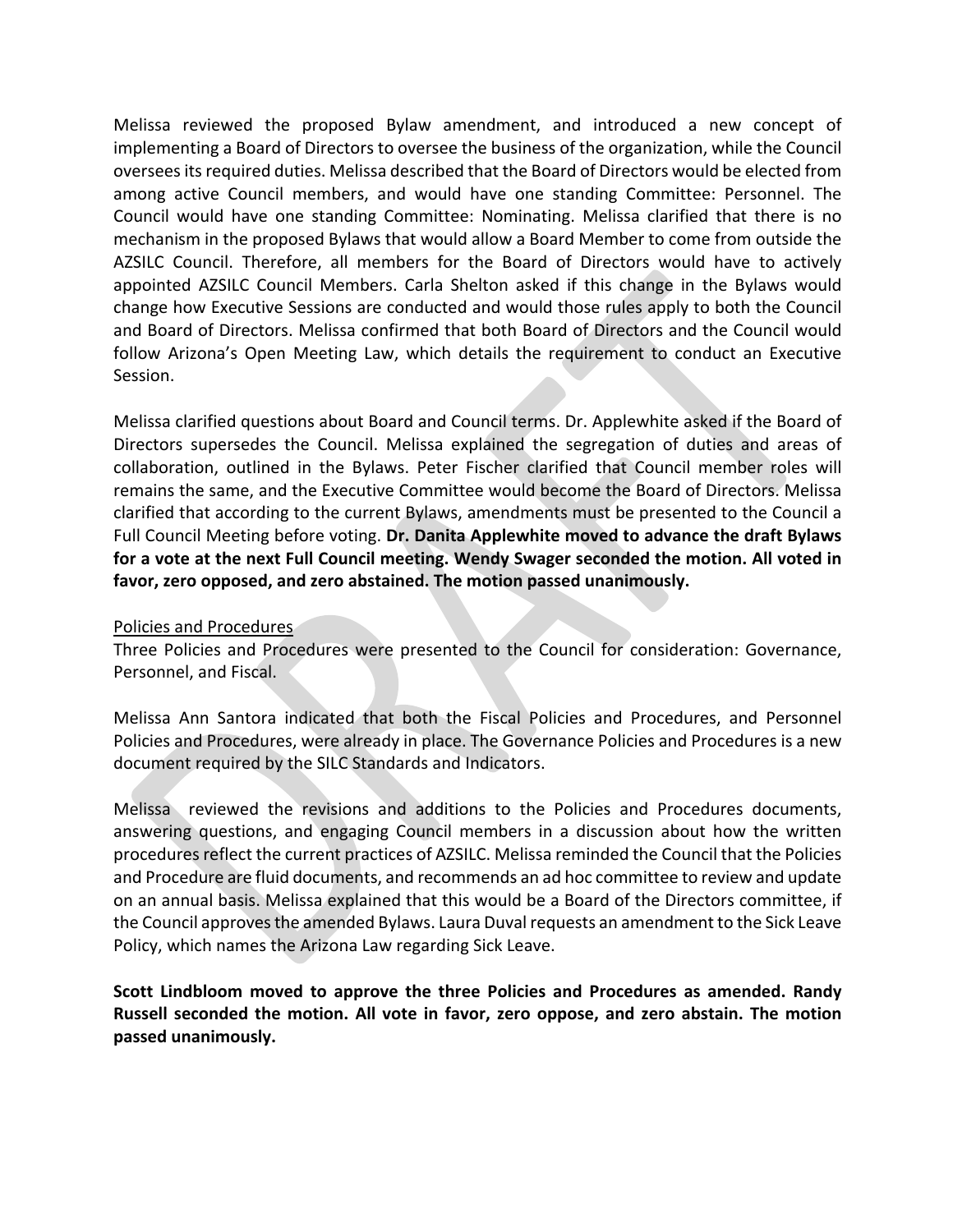#### **Staff Reports:**

## **A. Director of Innovation/Interim Executive Director**

Melissa Ann Santora presented the Director of Innovation Staff Report to the Council. See supplemental materials for Staff Report.

## **B. Disability Integration Specialist**

Sara Joehnk presented the Disability Integration Specialist Staff Report. See supplemental materials for Staff Report.

#### **Committee Reports:**

# **A. Emergency Preparedness**

Peter Fischer explained that the Emergency Preparedness Committee has not meet since the last Full Council meeting, and this Committee will be discussed in more detail during the next Full Council Meeting.

## **B. Executive**

Peter Fischer stated the last Executive Committee Meeting was on August 31, 2018. The major highlight from this meeting was Jim Baker's resignation as Executive Director and the job description items that AZSILC voted on today.

## **C. Nominating**

Melissa Ann Santora indicated that the Nominating Committee needs to be established to present nominations for the vacant officer positions on the Council. Scott Lindbloom had previously been elected the Vice-Treasurer and is now up for reelection. AZSILC currently does not have a Secretary. Peter Fischer will appoint a Nominating Committee that will meet prior to the Full Council Meeting in December 2018. Peter Fischer stated the Nominating Committee will meet by phone to discuss nominations for the two vacancies, and AZSILC Staff will send an email asking which Council Members would like to serve on the Nominating Committee.

# **D. SPIL Evaluation**

Dara Johnson stated this Committee last met in February 2018. At that meeting, they prepared a report for the March Full Council Meeting which evaluated progress on the State Plan for Independent Living (SPIL) from July 2017-December 2017. Dara indicated the need to streamline the process for this Committee to present recommendations and updates about the SPIL. Melissa Ann Santora clarified the Committee membership as: Dara, Paula Seanez, and Laura Duval.

# **Agency Reports:**

# **A. CIL Report**

Laura Duval reported there has not been an IL Network meeting since the last Full Council Meeting in June 2018. Laura explained it is difficult to get the Centers for Independent Living to participate since the Centers are busy providing core services. However, their participation in the IL Network is important for statewide outreach.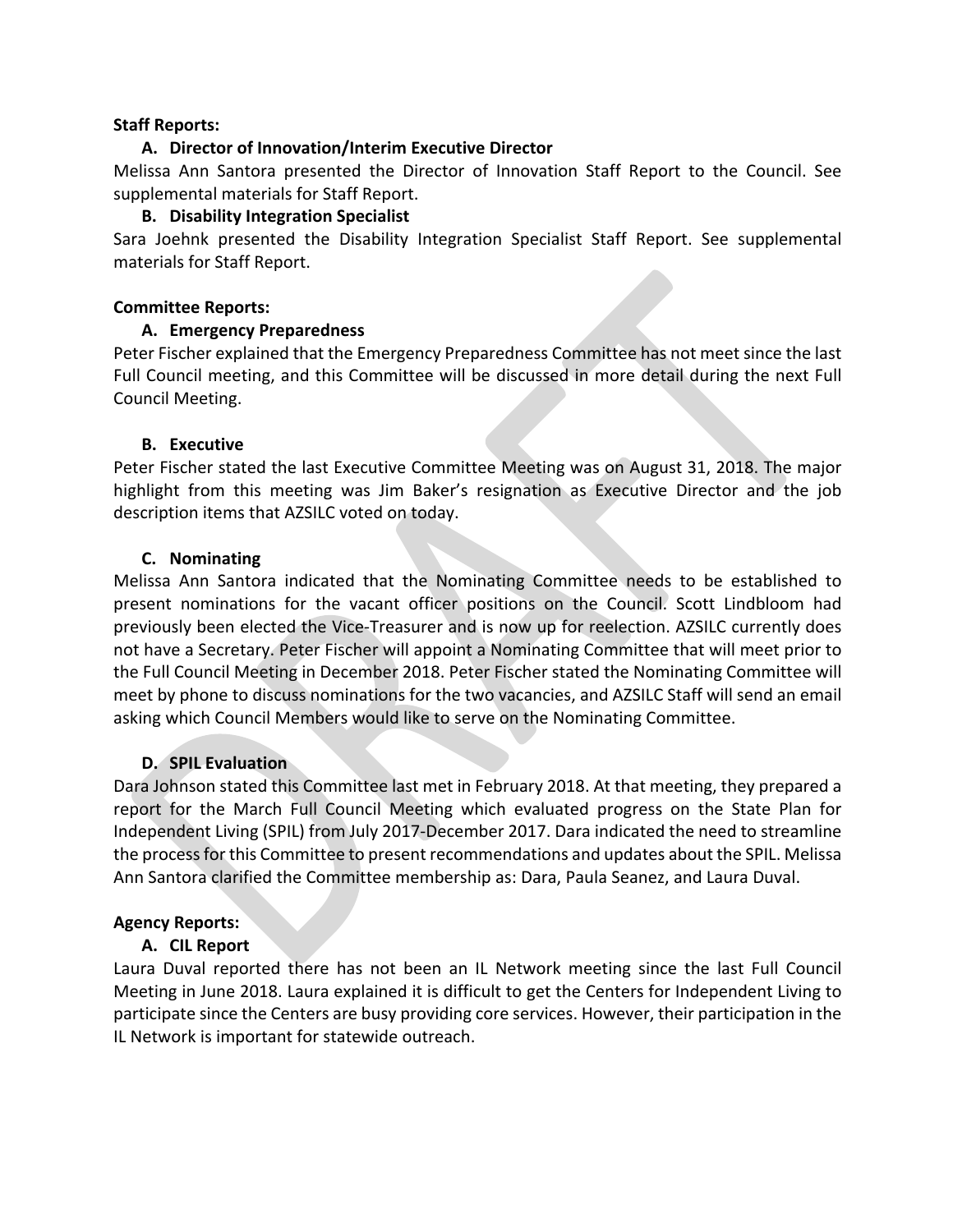#### **B. RSA Report**

Kristen Mackey was unable to attend today's Full Council Meeting or send representative to present a report from the Rehabilitation Services Administration.

#### **C. SRC Report**

Dr. Danita Applewhite stated Scott Lindbloom has been doing a great job on the State Rehabilitation Council (SRC) and asked him to present the SRC Report to the AZSILC Council. Scott stated that SRC is updating their Policy and Procedures. The SRC is improving on their forms designed for students who have disabilities transitioning from high school to post-high school pursuits. Updating the form will also involve creating new requirements for youth transition. Dr. Applewhite stated that SRC is have difficultly recruiting new Council Members, similar to AZSILC, and the Governor's Office has delayed appointments. There will be a Member Training for SRC on September 26, 2018.

#### **Announcements:**

Melissa Ann Santora announced that next month, Sara Joehnk will have been a staff member at AZSILC for one year. Also, in October, Melissa will have been on the AZSILC staff for five years.

Dr. Danita Applewhite thanked Peter Fischer for running his first Full Council meeting as Chair of AZSILC. Scott Lindbloom and Dr. Danita Applewhite both thanked Melissa Ann Santora for all her hard work at AZSILC.

Sarah Ruf, from the Developmental Disabilities Planning Council, announced that AZSILC Council Member, Scott Lindbloom, was awarded a Champion of Equal Opportunity (CEO) "Journey" Award from the National Association of Councils on Developmental Disabilities (NACDD). The Department of Economic Security published a spotlight profile to their website. Scott was also honored by the City of Show Low for bringing home the award.

Scott Lindbloom asked if future Full Council meetings could be held earlier in the day. Peter Fischer stated his goal when scheduling future meeting isto bookend the meeting before or after lunch. This will help those Council Members with full-time jobs attend the meetings. Peter stated he and AZSILC staff will email Council Members a selection of dates and times to choose from for the next year of Council Meetings. Melissa Ann Santora mentioned that at the next Full Council Meeting, there should be new appointed Council Members attending. Melissa suggested the AZSILC Council consider doing something extra at that meeting for both the holidays and to welcome the new Council Members. Scott Lindbloom asked if AZSILC Committee Meetings could be arranged before or after the Full Council Meeting, which would allow out-of-town Committee Members to attend in-person. Melissa stated that several AZSILC Committees have not had meetings since the last Full Council meeting but arranging the Committee Meetings will be easier when the new staff members are hired.

#### **Call to the Public:**

No comments from the public.